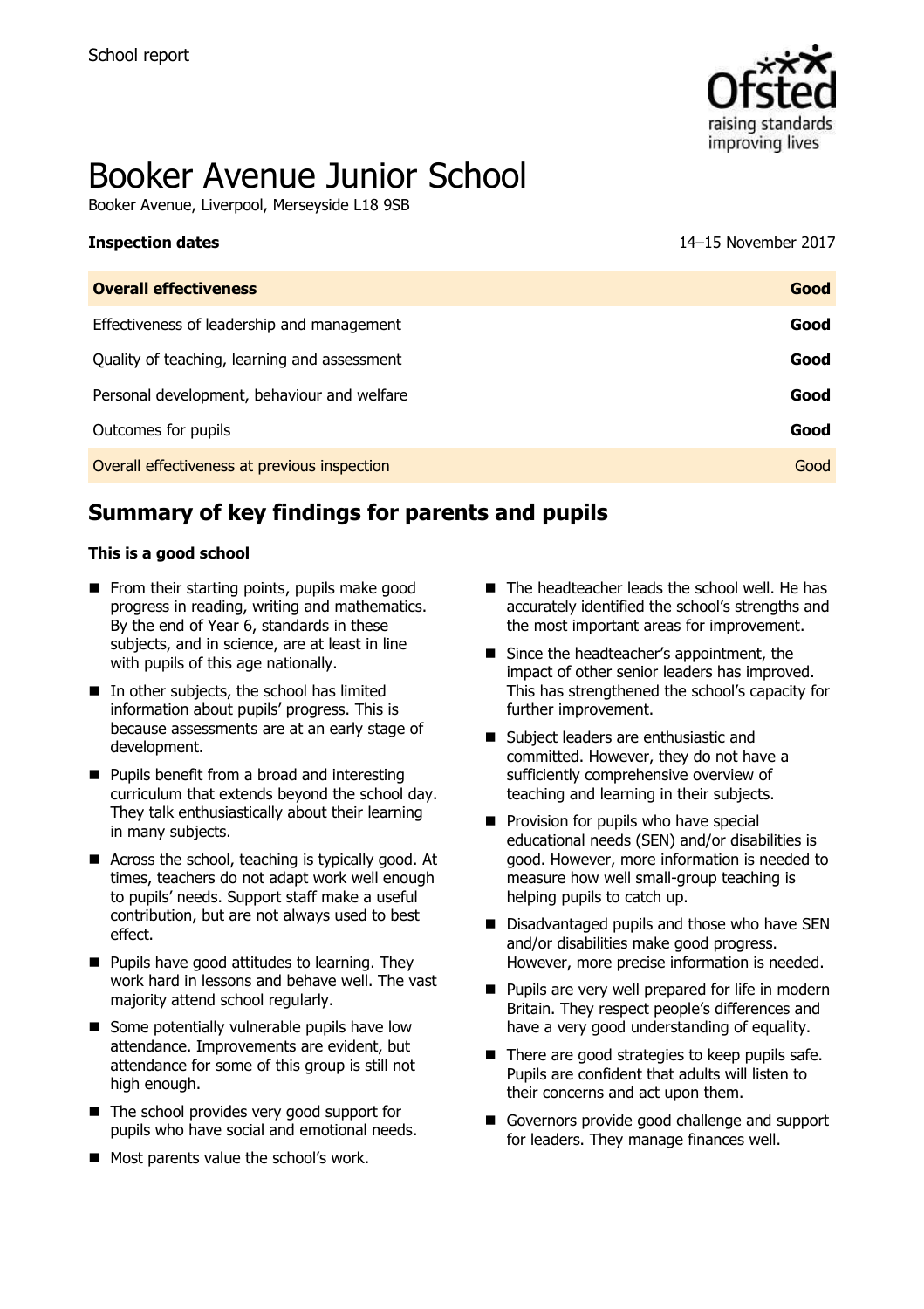

# **Full report**

#### **What does the school need to do to improve further?**

- $\blacksquare$  Embed good-quality teaching by ensuring that:
	- teachers consistently match work well to pupils' needs, in particular those pupils who have low prior attainment and the most able
	- teachers make consistently good use of support staff throughout lessons.
- Improve the attendance of disadvantaged pupils and pupils who have SEN and/or disabilities so that it at least equals the national average.
- Continue to improve leadership and management by:
	- ensuring that the school has assessment information to show pupils' achievements in all of the subjects they study
	- further developing the roles of subject leaders in improving provision and outcomes in their subjects
	- measuring more precisely the impact of teaching in the small-group intervention programmes for English and mathematics.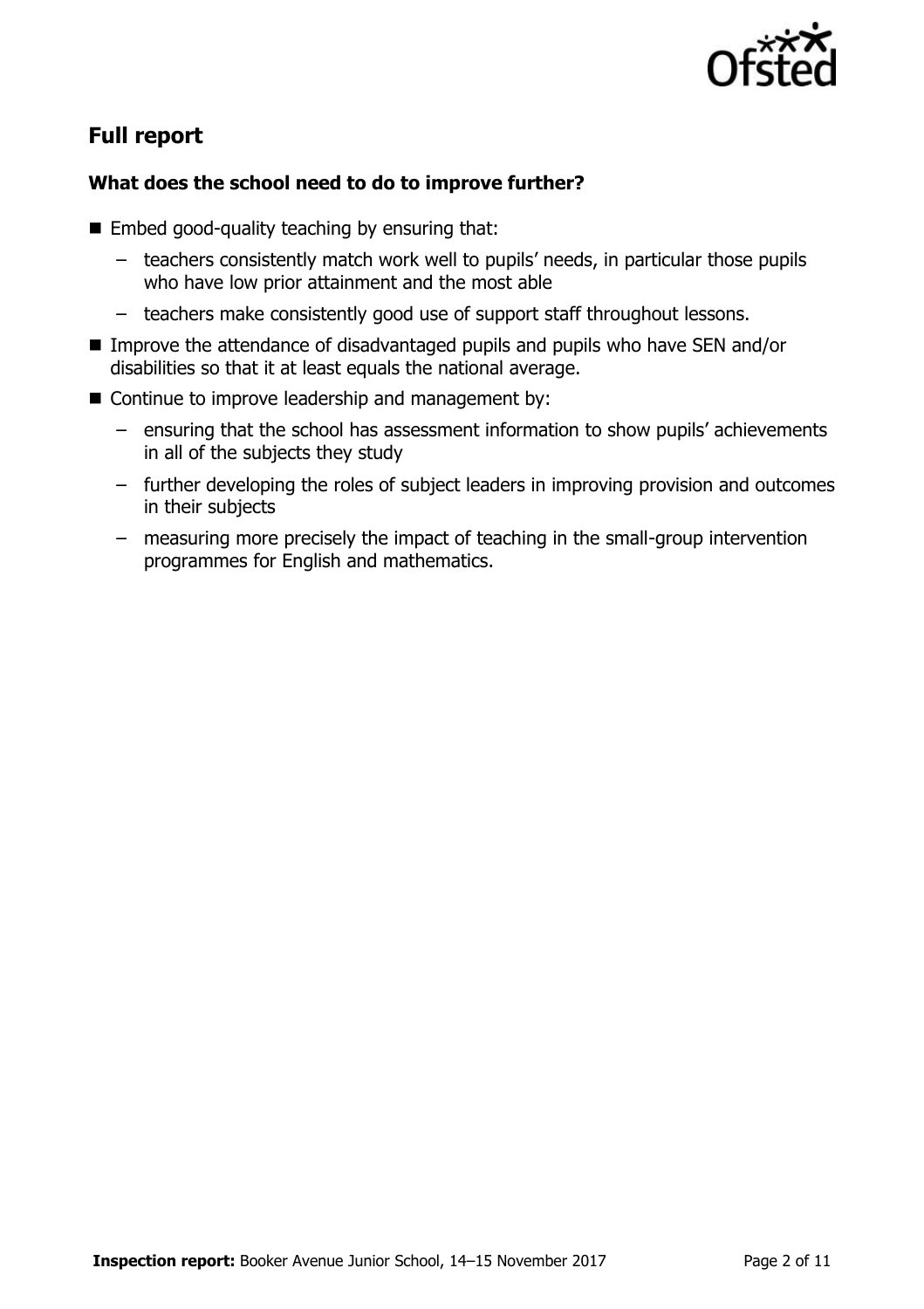

# **Inspection judgements**

#### **Effectiveness of leadership and management Good**

- Leaders and governors ensure that pupils receive a good standard of education that prepares them well for secondary school and life in modern Britain.
- The headteacher leads the school well. Since his appointment, the headteacher's commitment and sensitivity in managing change have gained him the respect of staff, governors, parents and the local authority. Strengths identified by the previous inspection have been maintained and some important improvements have occurred.
- Significantly, school leadership is more effectively distributed, resulting in stronger capacity for improvement. Training and support for senior leaders have ensured that they are more effective than previously.
- The coordinator for the provision for pupils who have SEN and/or disabilities (SENCo) and the leaders for English and mathematics analyse pupils' achievements and regularly check on the quality of teaching and learning. They use their findings to identify actions for improvement and drive these forward. The new approach to teaching writing that was introduced last year is a pertinent example, as is the current work to improve reasoning skills in mathematics.
- There is a very rigorous process for monitoring the quality of teaching and learning. This is linked closely to the more robust system of staff appraisal that has been implemented. The regular pupils' progress meetings between leaders and teachers are part of these processes, as are classroom observations and the scrutiny of pupils' work.
- Leaders accurately evaluate teaching as good. However, they recognise that some aspects could be more consistent. The most significant of these is the consistency with which teachers adapt work to pupils' different needs. Leaders have identified this and are implementing actions to improve things, including staff support and training.
- While the past year has seen a change to the way classes are organised for English and mathematics lessons, this is not the reason for the inconsistency in teaching. During previous inspections, when pupils were taught in classes organised by ability, similar inconsistencies have been identified. This remains an area for improvement. However, it is relative to the overall good quality of teaching that leaders have sustained.
- The curriculum promotes pupils' personal development exceptionally well. There is an active commitment to teaching pupils to value diversity, and to recognise and celebrate what makes them and others unique. The school's key values are linked closely to the fundamental British values. Together, they are a central and an almost tangible part of the school's ethos.
- Very good provision is made to teach pupils how to stay healthy, both physically and mentally. To this end, the school's long and successful tradition in sport makes a valuable contribution. Now into its second year of operation, the nurture provision for pupils who have social and emotional needs is having a very positive impact on many levels.
- The school's aim to provide pupils with a broad and rich curriculum, with opportunities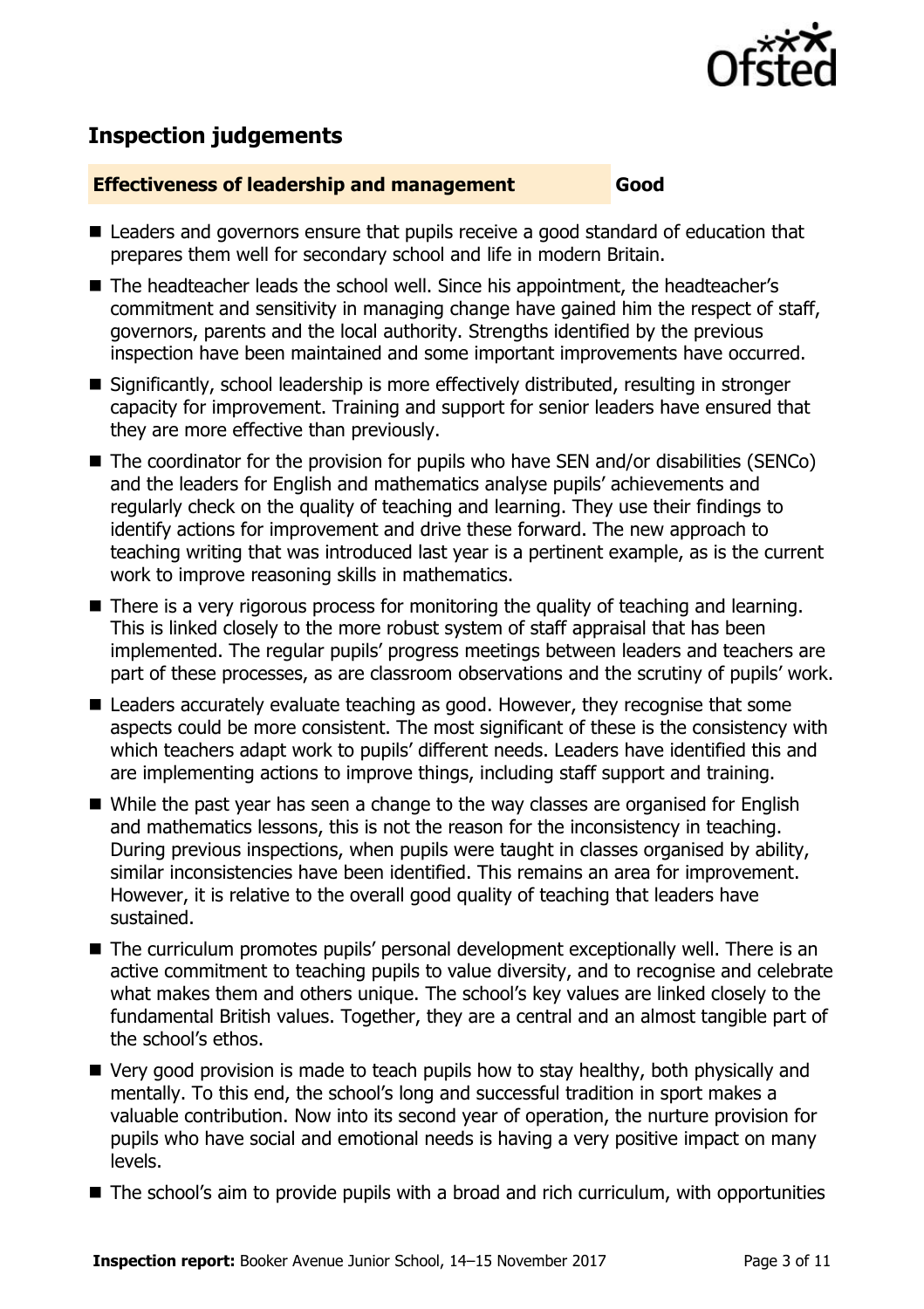

for first-hand, practical and investigative experiences, continues to be met. Leaders and governors are planning to review curriculum organisation, not necessarily to change the current organisation, but to confirm that it is the most appropriate for the school's present situation.

- The curriculum has long been seen as one of the school's most successful features. The extensive range of extra-curricular clubs and activities, educational visitors and visits, including residentials, remains strong. Pupils and parents speak highly about the learning experiences provided, which enhance pupils' enjoyment and their spiritual, moral, social and cultural development. In some other respects, information about the impact of the curriculum is limited. Apart from English, mathematics and science, there is no information to show how well pupils achieve in different subjects. However, leaders have begun to address this issue.
- **IMPROPI** Improving assessment is an action point for subject leaders that sits within a wider priority to improve their leadership role. Over time, these enthusiastic and committed leaders have introduced some good practice and are not without insight to strengths and areas for improvement in their subjects. They welcome the opportunities that are now being provided to further their professional development and to make a more strategic contribution to the school's improvement.
- Leaders make effective use of the pupil premium funding to improve disadvantaged pupils' attainment and personal development. Until recently, the impact of spending to improve the low attendance of disadvantaged pupils, some of whom have SEN and/or disabilities, has not been evaluated rigorously enough. This year, there is a sharper focus on checking the impact of all aspects of pupil premium funding spending.
- Most parents who responded to the online survey expressed extremely positive views about the school and would recommend it to others. While a minority of parents had some concerns about behaviour and aspects of communication, inspectors found no evidence of weakness in these areas.

#### **Governance of the school**

- Governors have a secure overview of the school's effectiveness and priorities for improvement.
- Governors monitor the school's budget carefully, including the pupil premium and the additional funding for physical education (PE) and sport. They ask pertinent questions about the difference this money makes to pupils' outcomes and staff development.
- Governors receive comprehensive information from the headteacher and other leaders about the school's work. The training on interpreting performance data they have undertaken supports governors in asking probing questions about pupils' achievement in reading, writing and mathematics.
- Some governors hold specific responsibilities for safeguarding, special educational needs and disadvantaged pupils. Further links between governors and subject leaders are being planned.
- The response to the governors' survey of parents' satisfaction with the information they receive at parents' evenings was highly positive. Governors and the headteacher are currently considering further ways to improve communication with parents.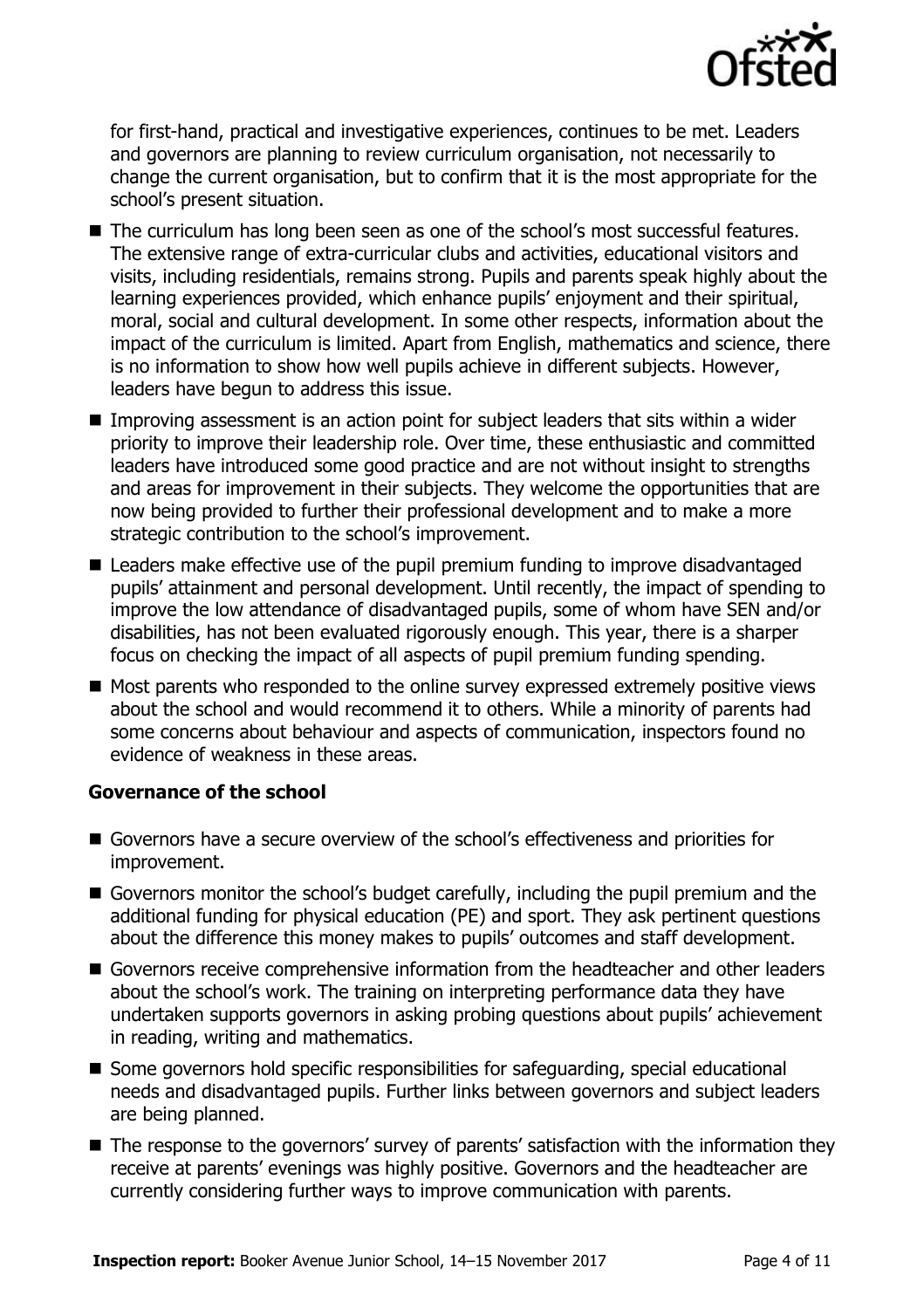

### **Safeguarding**

- The arrangements for safeguarding are effective. Since the headteacher's appointment, significant improvements have been made to secure the school premises.
- Rigorous checks are carried out to ensure the suitability of staff to work with children. All staff have received safeguarding training and are aware of their responsibilities.
- Staff are vigilant in referring any concerns about pupils' safety to the school's designated safeguarding leader. These are dealt with quickly and, where necessary, specialist support is sought from professional agencies. If this is not promptly forthcoming, the leader is persistent in pursuing matters to ensure pupils' safety. Record-keeping in relation to safeguarding concerns is good. Should pupils have an accident, this is logged and parents are informed.
- **Pupils are taught how to keep safe when using the internet. The school's website also** provides parents with helpful information about how they can help keep their children safe, including when using modern technology. There are good procedures to prevent and deal with any bullying.

#### **Quality of teaching, learning and assessment Good**

- Teaching is typically good, with strengths in all year groups. Teachers' good subject knowledge contributes well to pupils' learning and progress.
- Teachers provide clear explanations and demonstrations of new ideas and vocabulary. They use questioning skilfully to check pupils' understanding. In mathematics, for example, teachers expect pupils to explain their thinking and strategies for solving problems. Pupils are required to explain and prove the accuracy of their answers.
- The teaching of reading and writing is also characterised by teachers' typically high expectations. Staff training in the new approach to teaching writing is working very effectively. Pupils are enthusiastic about writing and pay good attention in lessons.
- Teachers are successful in fostering pupils' enjoyment of reading. They provide good opportunities for pupils to read challenging texts to build stamina and increase understanding. Grammar, punctuation and spelling are taught well in English lessons and reinforced in other subjects.
- Teachers forge good relationships with pupils. For the most part, they use lesson time productively to move learning on and provide useful, ongoing feedback to pupils to increase their understanding. Teachers include pupils who have SEN and/or disabilities well in lessons and ensure that they receive additional help to support their learning.
- Within this typically good picture of teaching there are some inconsistencies. These are not linked to specific subjects, classes or year groups, rather the consistency with which teachers adapt work to pupils' needs. Where this occurs, it is generally the lower attainers whose learning is most affected. Occasionally, the most able pupils' learning is also affected. In each case, pupils' attention and behaviour invariably slip.
- Teachers make mostly good use of teaching support staff. At times, however, these staff are not used effectively enough in all parts of lessons, particularly at the start. Pupils benefit from the English and mathematics catch-up programmes led by support staff. However, leaders recognise that the precise impact of these interventions is not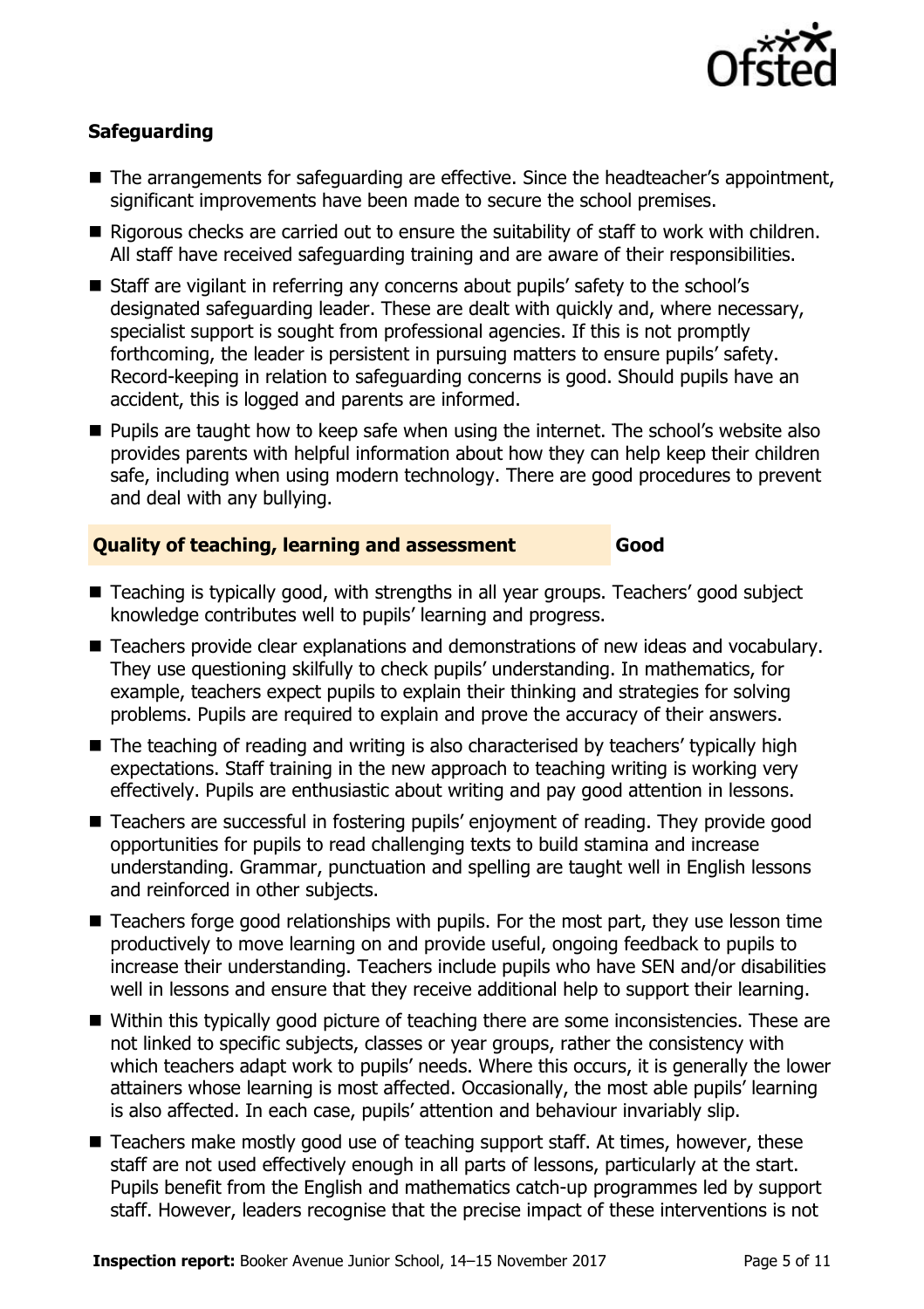

sufficiently clear. This has already been identified as an area for improvement.

■ In the nurture class, teaching is especially effective in building pupils' self-esteem and confidence and improving their behaviour to enable more effective learning.

#### **Personal development, behaviour and welfare Good**

#### **Personal development and welfare**

- The school's work to promote pupils' personal development and welfare is good.
- The programme for personal, social and health education (PSHE) makes a significant contribution to pupils' good outcomes.
- **Pupils learn to value and respect diversity and have a sharp understanding of equality.** In discussions, many used the phrase 'all different, all equal' to illustrate their understanding.
- **Pupils are very clear that prejudice-based language and behaviour are wrong and are** equipped to challenge this.
- In a variety of lessons, pupils learn about different cultures, religions and relationships. They are taught about the achievements of notable men and women, throughout history and today, who have campaigned for equality and conquered adversity.
- Teachers capitalise on opportunities to reiterate the school's values and fundamental British values. In a history lesson, for example, pupils explored the concept of democracy in relation to the forms of government of Athens and Sparta.

#### **Behaviour**

- The behaviour of pupils is good. Pupils are very aware of the school's high expectations of their behaviour, think they are fair and try hard to live up to them.
- In lessons, pupils listen with interest because they are keen to learn and the teaching usually engages them. They take pride in their work and present it neatly. When required, they work cooperatively, and readily offer help if their classmates are stuck.
- Lapses in behaviour are mostly the result of work not being matched well enough to pupils' needs. When work is too difficult, too easy or does not inspire pupils, they lose concentration, make less effort or misbehave.
- $\blacksquare$  In the dining hall, on the playground and when moving around the school, pupils behave sensibly and show consideration for others. They are extremely polite to visitors, while at the same time being friendly and candid in sharing their views.
- **Pupils demonstrate maturity in their understanding and tolerance of pupils who** struggle to manage their behaviour. They do not let this influence their view of the overall standards of the majority. As one pupil said, 'Every kid has their ups and downs.'
- In discussions with inspectors, most pupils were of the view that behaviour is at least good. The large pupils' survey, which was recently undertaken by the school, reflects a consistently positive picture of behaviour by pupils in all classes.
- **Pupils said that they feel safe in school. They could explain the difference between**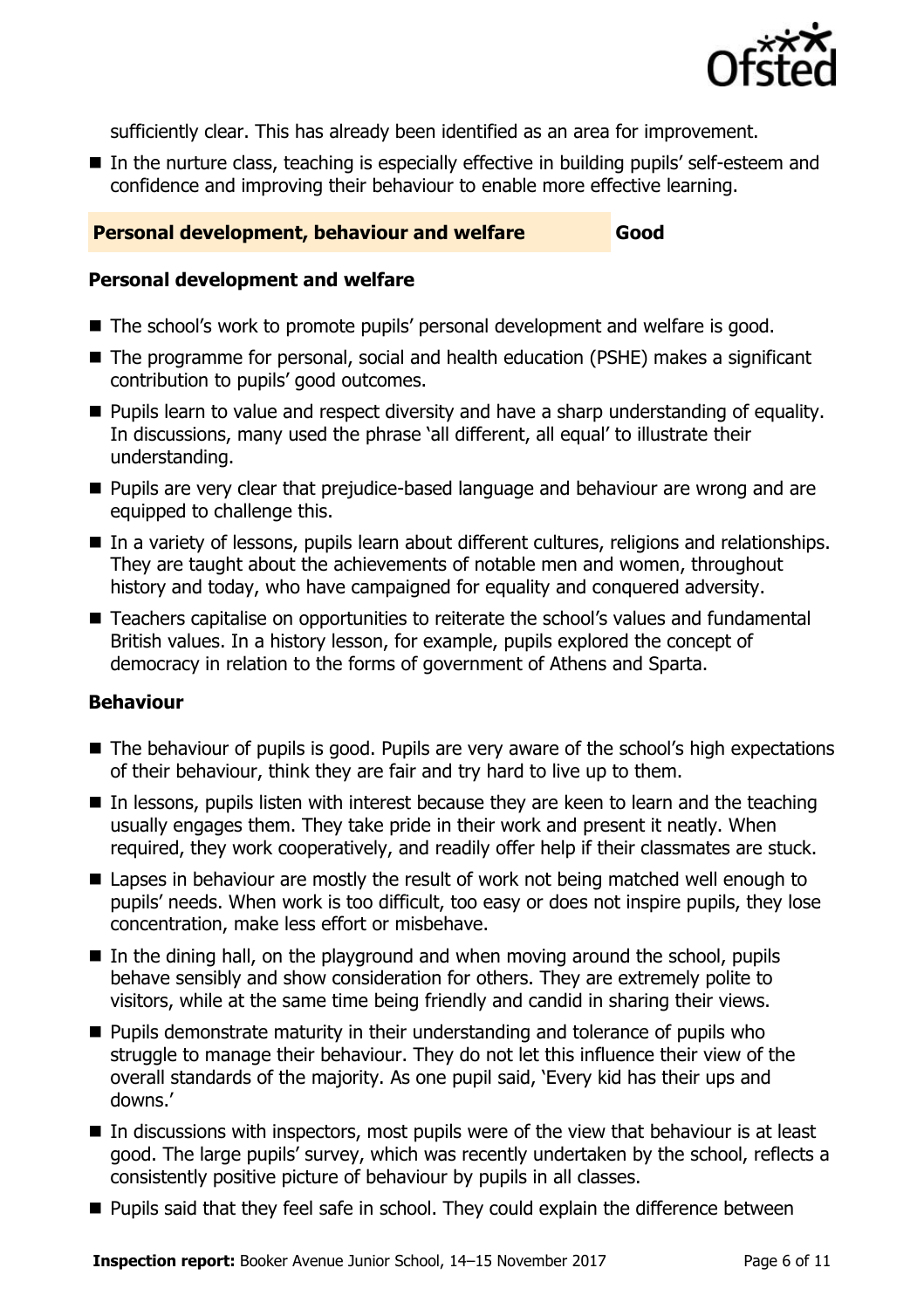

bullying and general misbehaviour. They considered that bullying is rare and were confident in saying that if it happens, teachers deal with it fairly.

- The school gives clear and regular messages to pupils and parents about the importance of good attendance. Most pupils attend regularly and overall attendance is above average.
- By comparison, the attendance of a relatively small number of disadvantaged pupils and pupils who have SEN and/or disabilities is low. This has been the case for the last three years. Work with the local authority education welfare officer appears to have stemmed this trend. However, attendance for these groups of pupils is still below average.

#### **Outcomes for pupils Good Good**

- $\blacksquare$  The most recent (2017) end of key stage 2 test results for reading indicate that pupils did not make the progress that might have been expected, given their prior attainment. The year before, a similar picture of decline in progress was evident in writing.
- During the inspection, inspectors investigated these issues. From the school's rigorous assessments of pupils' attainment on entry to Year 3, and regularly in each year group thereafter, they make good progress in reading and writing from their prior attainment. This is also the case in mathematics. Robust strategies are in place to assure the accuracy of these assessments.
- Nationally, pupils are now expected to reach much higher standards than when the school was last inspected. Although there was a slight dip in reading standards this year, pupils' attainment was in line with the higher standards that are now expected. In writing and mathematics, standards were above the national averages.
- **Pupils are skilled readers. The strong focus that has been given to developing pupils'** enjoyment of reading and comprehension skills is supporting their good achievement. The new approach to teaching writing has enthused pupils. Workbooks show good progress. Pupils write competently in a range of styles and with good application of grammar, punctuation and spelling.
- **Pupils are competent mathematicians. They particularly enjoy solving problems and** using hand-held technology for the reasoning challenges teachers set to strengthen this aspect of mathematics.
- While there are some differences in boys' and girls' achievements in reading, writing and mathematics, these are not significant. Disadvantaged pupils and those who have SEN and/or disabilities also make good progress in these subjects.
- There are some good opportunities for pupils to practise and develop reading and writing skills in other subjects and to use technology.
- By the end of key stage 2, pupils attain above average standards in science. The extent to which they make strong progress in other subjects is not known. This is because work in books is too patchy and there is no assessment information.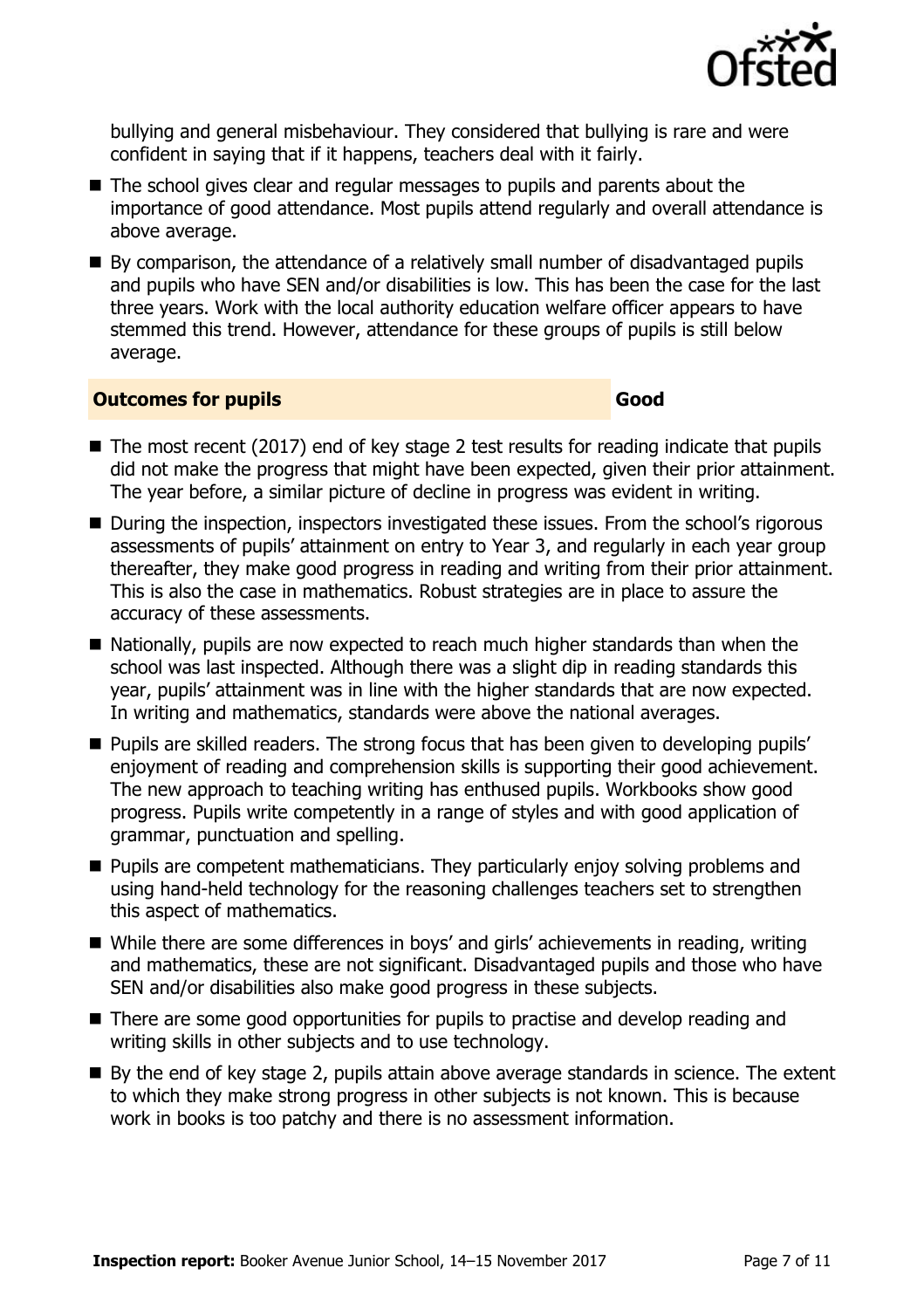

# **School details**

| Unique reference number | 104522    |
|-------------------------|-----------|
| Local authority         | Liverpool |
| Inspection number       | 10037774  |

This inspection of the school was carried out under section 5 of the Education Act 2005.

| Type of school                      | <b>Junior</b>                                    |
|-------------------------------------|--------------------------------------------------|
| School category                     | Community                                        |
| Age range of pupils                 | 7 to 11                                          |
| <b>Gender of pupils</b>             | Mixed                                            |
| Number of pupils on the school roll | 358                                              |
| Appropriate authority               | The governing body                               |
| Chair                               | John Edwards                                     |
| <b>Headteacher</b>                  | Richard Thompson                                 |
| Telephone number                    | 01517 242941                                     |
| Website                             | www.bookeravenue-junior.com                      |
| <b>Email address</b>                | bookerj-ao@bookeravenue-<br>jun.liverpool.sch.uk |
| Date of previous inspection         | 11-12 December 2012                              |

#### **Information about this school**

- The school does not meet requirements on the publication of information about the content of the modern foreign language curriculum followed in each academic year on its website.
- The school is larger than the average-sized primary school.
- Most pupils are of White British heritage. The proportion of pupils from minority ethnic groups and who speak English as an additional language is just above average.
- The proportion of disadvantaged pupils is below average.
- The proportion of pupils who have SEN and/or disabilities is below average. The proportion of pupils with a statement of special educational needs or an education, health and care plan is below average.
- The school meets the government's current floor standards, which are the minimum expectations for pupils' attainment and/or progress by the end of Year 6 in reading,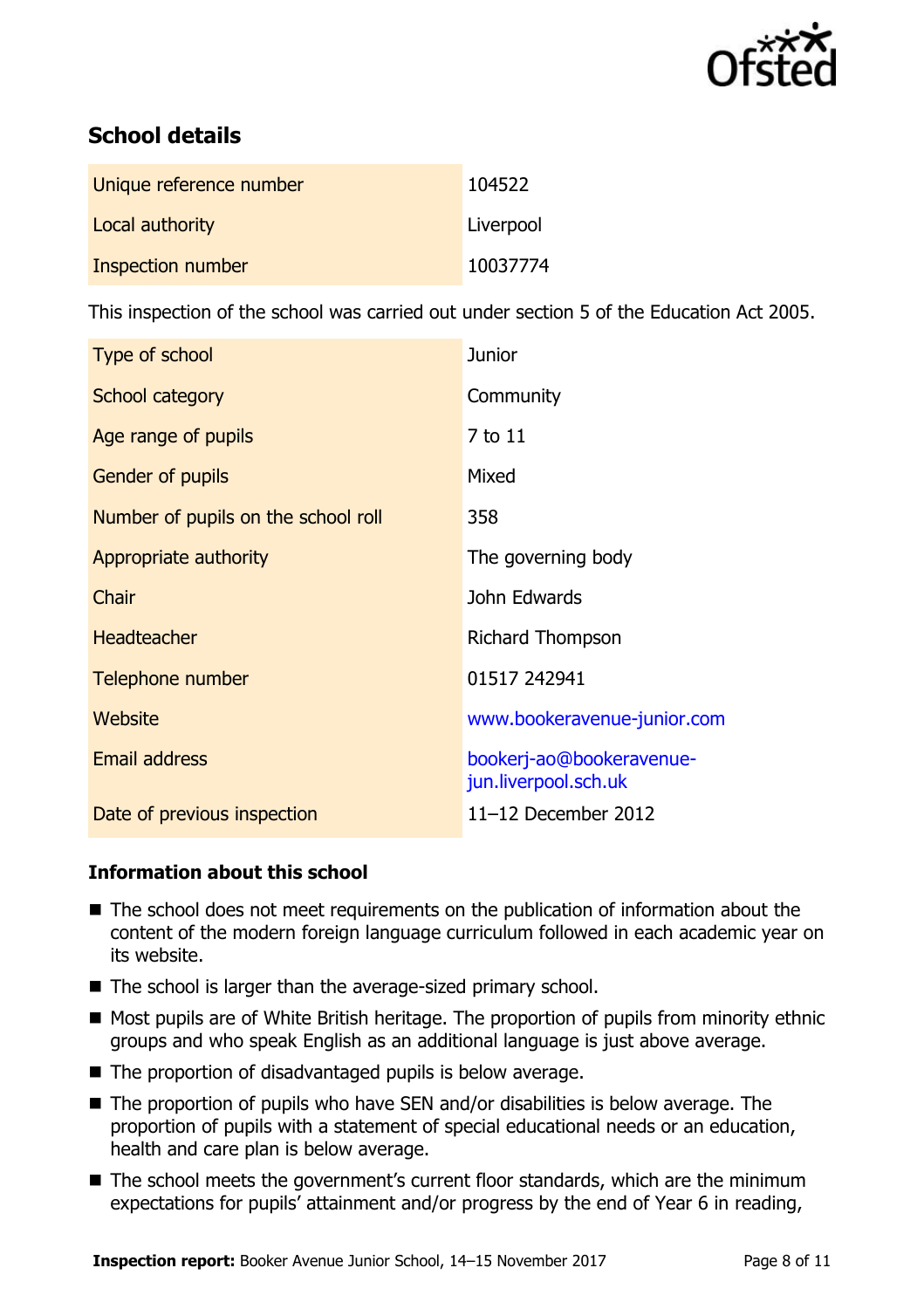

writing and mathematics.

- The current headteacher took up his appointment in September 2014.
- Since the school's last inspection, the school has established a nurture provision for up to 10 pupils who have social, emotional and educational needs (the Haven). Each morning, pupils are taught English and mathematics in this provision. They rejoin their year group classes in the afternoons.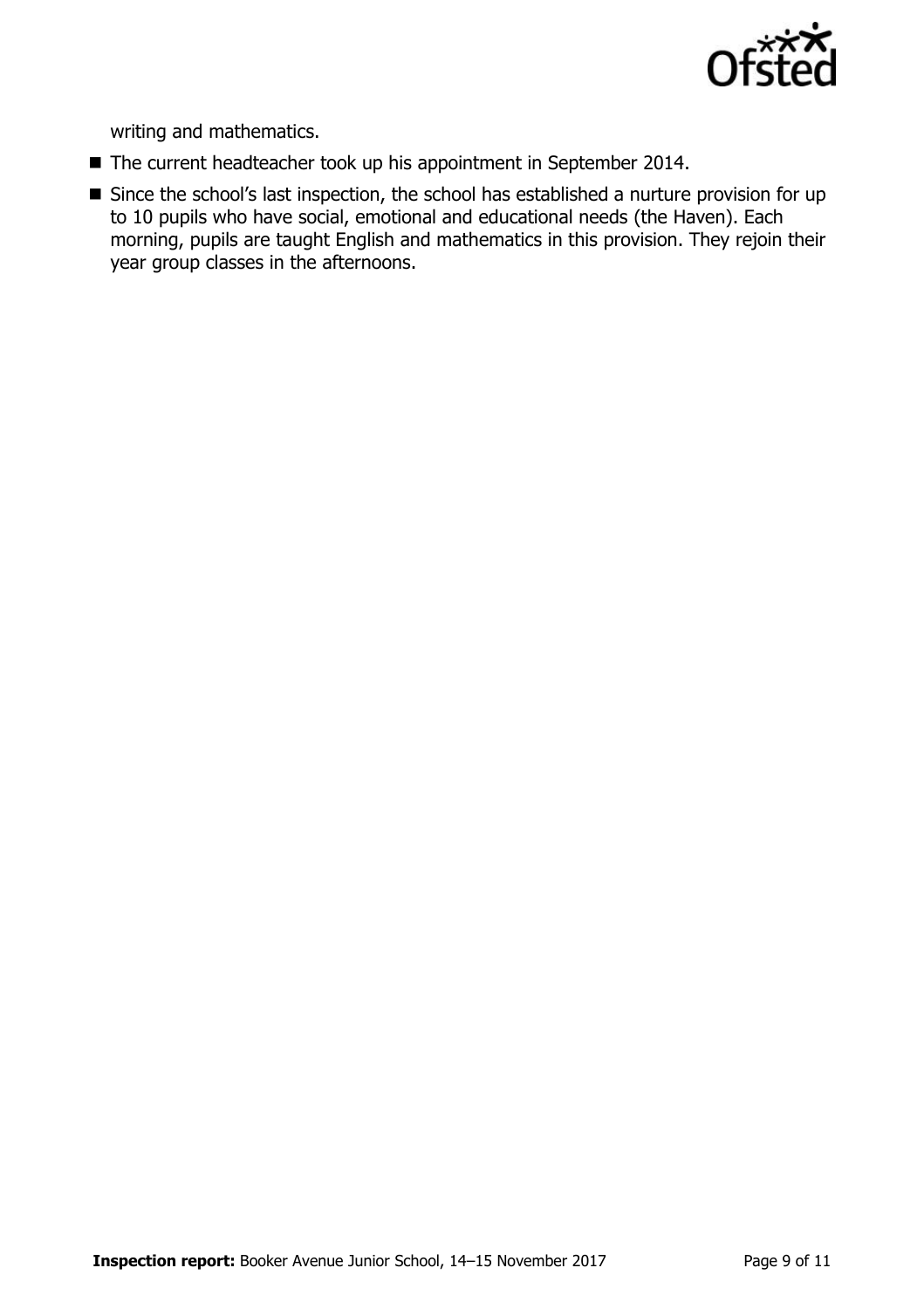

## **Information about this inspection**

- Inspectors observed teaching and learning in each class, checked pupils' books and listened to some pupils read. They considered the school's assessment information about current pupils' attainment and progress.
- Inspectors reviewed a range of school documentation. This included leaders' evaluation of the school's effectiveness and plans for improvement, safeguarding information, records of pupils' behaviour and attendance, and information about teachers' performance.
- Three formal discussions were held with pupils. Inspectors spoke with other pupils informally in lessons and at breaktimes.
- Inspectors held discussions with the school's senior and subject leaders. The lead inspector had a discussion with two governors and a local authority representative.
- Inspectors considered 53 responses to Ofsted's online parent survey, Parent View, including 34 written responses. They took account of 127 parent responses to a school survey about parental satisfaction with information provided at parents' evenings.
- There were no responses to the online staff or pupils' surveys. Inspectors considered 338 responses to a pupils' survey undertaken by the school earlier this year. Governors have not formally canvassed staff views.

#### **Inspection team**

| Margot D'Arcy, lead inspector | Ofsted Inspector        |
|-------------------------------|-------------------------|
| <b>Elizabeth Stevens</b>      | Her Majesty's Inspector |
| <b>Stephen Rigby</b>          | Ofsted Inspector        |